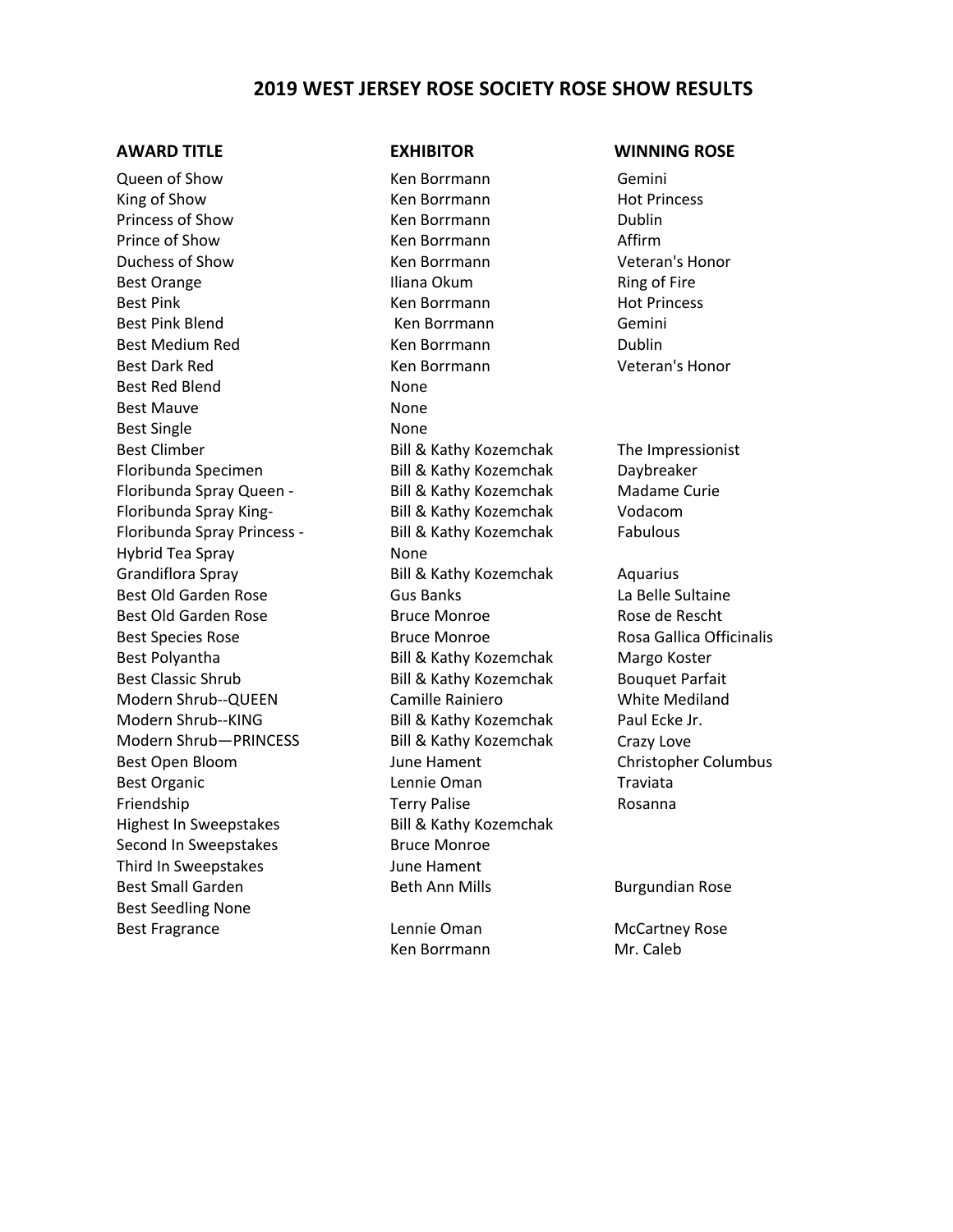# **2019 WEST JERSEY ROSE SOCIETY ROSE SHOW RESULTS**

| <b>AWARD TITLE</b>                                                                     | <b>EXHIBITOR</b>                                        | <b>WINNING ROSE</b>                                  |
|----------------------------------------------------------------------------------------|---------------------------------------------------------|------------------------------------------------------|
| <b>CHALLENGE CLASSES</b><br>Rose in a Bowl: HT & GR Hi-Lo<br>Three Exhibition Blooms-- | None                                                    |                                                      |
| Three of a Kind (HT or GR)<br>Three Ex. Blooms HT,                                     | Bill & Kathy Kozemchak                                  | 3-Pink Promise                                       |
| <b>Different Varieties</b>                                                             | <b>Bill &amp; Kathy Kozemchak</b><br><b>Grand Amore</b> | Olympiad, Let Freedom RinG                           |
| Three Ex. Blooms GR.,                                                                  |                                                         |                                                      |
| 1 or more varieties                                                                    | None                                                    |                                                      |
| Three Stages of Bloom, 1 Variety                                                       | Iliana Okum                                             | <b>Hot Princess</b>                                  |
| English Box: HT & GR.                                                                  | Will Russum                                             | Crown Princess, Margareta, &<br><b>Graham Thomas</b> |
| Three Ex. Floribunda Sprays                                                            | None                                                    |                                                      |
| Three Ex. Shrubs                                                                       | Bill & Kathy Kozemchak                                  | Bouquet Parfait. Ambridge Rose                       |
| <b>MINIATURE ROSES</b>                                                                 |                                                         |                                                      |
| Miniature Queen                                                                        | <b>Bruce Monroe</b>                                     | <b>Irresistible</b>                                  |
| Miniature King                                                                         | Bill & Kathy Kozemchak                                  | Soroptimist International                            |
| <b>Miniature Princess</b>                                                              | Ken Borrmann                                            | Joy                                                  |
| <b>Miniature Prince</b>                                                                | <b>Bruce Monroe</b>                                     | Luis Desamero                                        |
| <b>Miniature Duchess</b>                                                               | <b>Bruce Monroe</b>                                     | Jean Keneally                                        |
| <b>Best Single Miniature</b>                                                           | <b>Gus Banks</b>                                        | Dorothy Rose                                         |
| <b>Best Miniature Climber</b>                                                          | None                                                    |                                                      |
| <b>Best Miniature Spray</b>                                                            | <b>Bruce Monroe</b>                                     | Irresistible                                         |
| <b>MINIFLORA ROSES</b>                                                                 |                                                         |                                                      |
| Miniflora Queen                                                                        | Ken Borrmann                                            | Cooper                                               |
| Miniflora King                                                                         | Ken Borrmann                                            | Conundrum                                            |
| <b>Miniflora Princess</b>                                                              | Ken Borrmann                                            | <b>Tiffany Lynn</b>                                  |
| <b>Best Miniflora Spray</b><br>Miniature &                                             | <b>Bruce Monroe</b>                                     | Show Stopper Best                                    |
| Miniflora Open Bloom                                                                   | <b>Bill &amp; Kathy Kozemchak</b>                       | <b>Memphis Magic</b>                                 |
| <b>MINI &amp; MINIFLORA ROSES</b>                                                      |                                                         |                                                      |
| <b>Highest Sweepstakes</b>                                                             | <b>Bill &amp; Kathy Kozemchak</b>                       |                                                      |
| 2nd Sweepstakes                                                                        | <b>Bruce Monroe</b>                                     |                                                      |
| 3rd Sweepstakes                                                                        | Ken Borrmann                                            |                                                      |
| PHOTOGRAPHY CLASSES                                                                    |                                                         |                                                      |
| Class 1                                                                                | <b>Gus Banks</b>                                        |                                                      |
| Class 2 & Best of Show                                                                 | Lennie Oman                                             |                                                      |
| Class 3                                                                                | <b>Gus Banks</b>                                        |                                                      |
| Class 4                                                                                | <b>Gus Banks</b>                                        |                                                      |
| Class 5                                                                                | <b>Bill Kozemchak</b>                                   |                                                      |
| Class 6                                                                                | Kathy Kozemchak                                         |                                                      |